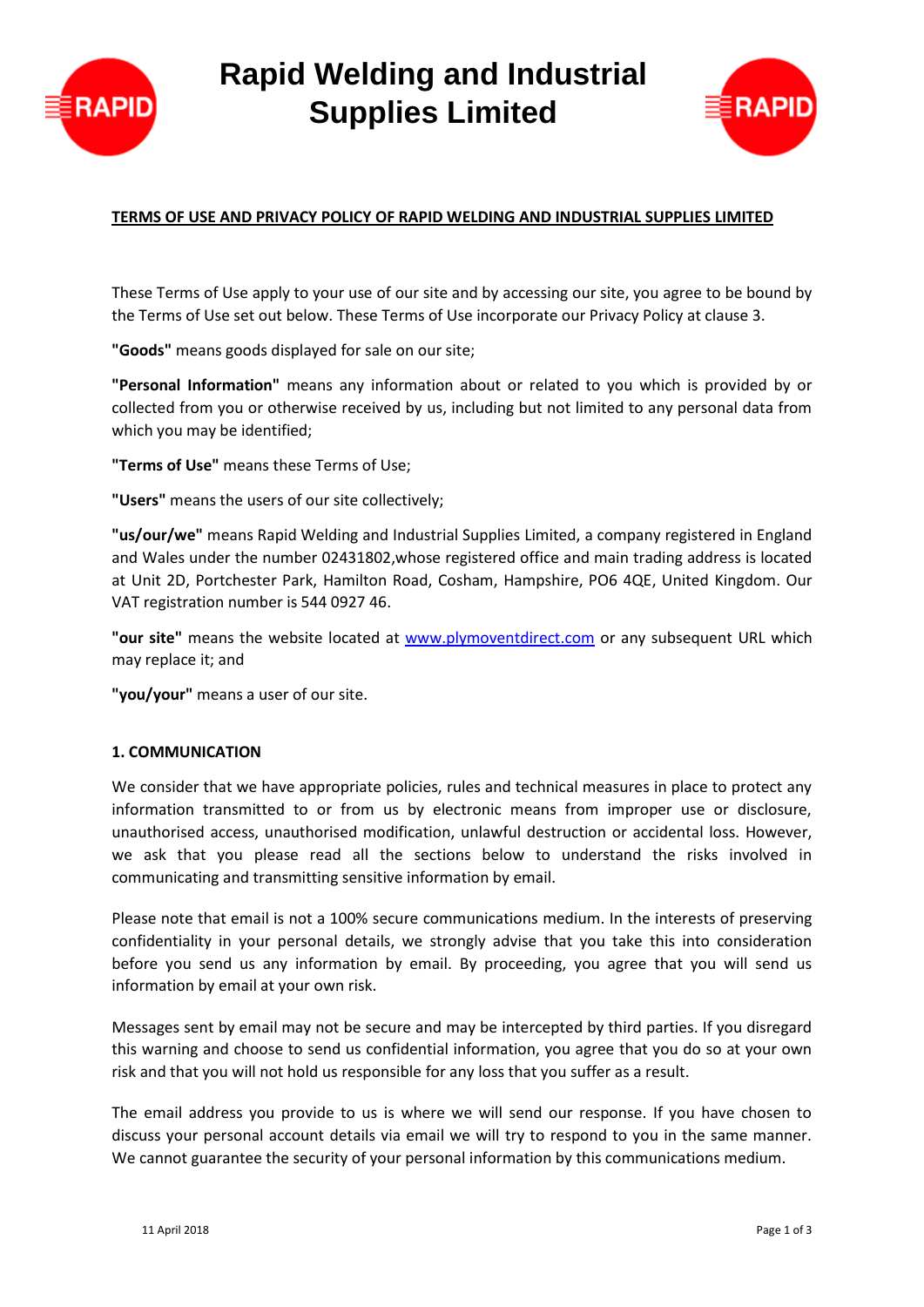



## **2. USE OF OUR SITE**

#### **Access**

We will provide you with access to our site in accordance with these Terms of Use. We give no authority (whether implied or express) to deep link to or frame any of the content which appears on our site or to use a representation of our trademarks as a link button without our express agreement.

## **Your Obligations**

You:

- agree not to use our site (or any part thereof) for any illegal purpose and agree to use it in accordance with all relevant laws;
- agree not to upload or transmit through our site without limitation, any computer viruses, macro viruses, trojan horses, worms or anything else designed to interfere with, interrupt or disrupt the normal operating procedures of a computer;
- agree not to attempt to breach any security or privacy mechanisms associated with our site or attempt to collect information about any other person through our site;
- will not upload or transmit through our site any material which is defamatory, offensive, or of an obscene or menacing character, or that may cause annoyance, inconvenience or needless anxiety;
- will not use our site in a way that may cause our site to be interrupted, damaged, rendered less efficient or rendered such that the effectiveness or functionality of our site is in any way impaired;
- will not use our site in any manner which violates or infringes the rights of any person, firm or company or the rights thereof (including, but not limited to, rights of intellectual property, rights of confidentiality or rights of privacy);
- will not attempt any unauthorised access to any part or component of our site; and,
- agree that in the event that you have any right, claim or action against any other User arising out of that User's use of our site, then you will pursue such right, claim or action independently of, and without recourse to us;
- shall ensure that the Personal Information which you are required to provide when you register as a customer is true, accurate, current and complete in all respects; and
- will notify us immediately of any changes to the Personal Information by contacting our customer service representatives by e-mail at [sales@rapidwelding.com](mailto:sales@rapidwelding.com) or calling us on +44 (0)23 92 214 214 between 9am-5pm;
- will not impersonate any other person or entity or use a false name or a name that you are not authorised to use; and
- agree that the security of any password issued to you rests with you and that if you know or suspect that someone else knows your password, you will contact us immediately.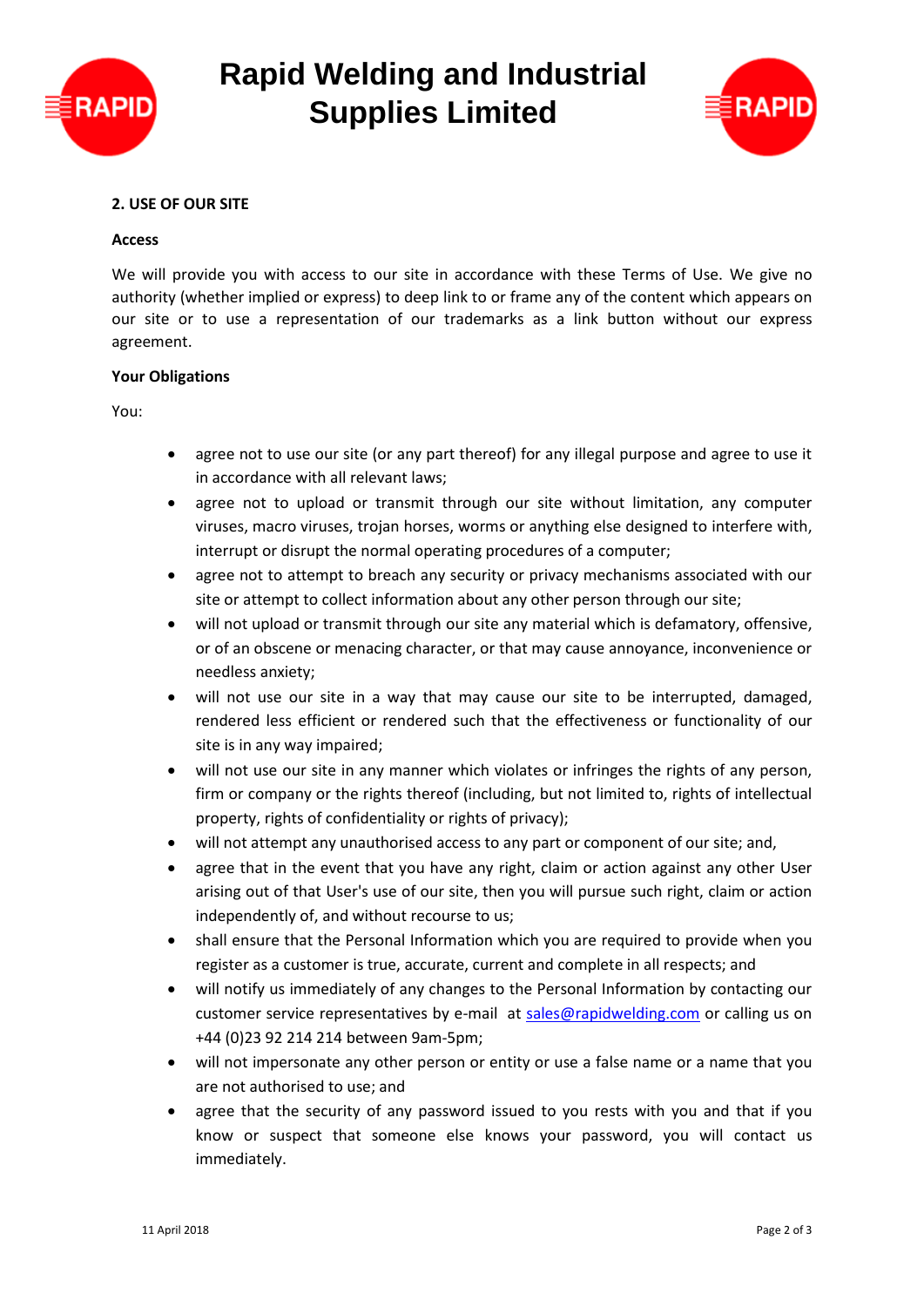



## **Indemnity**

You agree to be fully responsible for all claims, liability, damages, losses, costs and expenses, including legal fees on a full indemnity cost basis, suffered by us and arising out of any breach of the Terms of Use by you and for any other liabilities arising out of your use of our site, or the use by any other person accessing our site of your personal account details and/or your Personal Information.

## **Our Rights**

We reserve the right to:

- modify or withdraw, temporarily or permanently, our site (or any part thereof) with or without notice to you and you confirm that we shall not be liable to you for any modification to or withdrawal of our site; and/or
- change these Terms of Use from time to time, and your continued use of our site (or any part thereof) following such change shall be deemed to be your acceptance of such change. It is your responsibility to check regularly to determine whether the Terms of Use have been changed. If you do not agree to any change to the Terms of Use then you must immediately stop using our site.

We will use our reasonable endeavours to maintain our site. You will not be eligible for any compensation because you cannot use any part of our site or because of a failure, suspension or withdrawal of all or part of our site.

We reserve the right to withdraw any Goods from our site at any time and/or remove, screen or edit any materials or content on our site.

We reserve the right to suspend or terminate your use of our site immediately at our reasonable discretion, or if you breach any of your obligations under these Terms of Use.

## **Third Party Links**

In an attempt to provide increased value to our Users, we may provide links to other websites or resources. You acknowledge and agree that we are not responsible for the availability of such external sites or resources, and do not endorse and shall not be responsible or liable, directly or indirectly, for the privacy practices or the content of such websites, including (without limitation) any advertising, goods or other materials or services on or available from such websites or resources, nor for any damage, loss or offence caused or alleged to be caused by, or in connection with, the use of or reliance on any such content, goods or services available on such external sites or resources.

## **Monitoring**

We have the right, but not the obligation, to monitor any activity and content associated with our site. We may investigate any reported violation of these Terms of Use or complaints and take any action that we deem appropriate (which may include, but is not limited to, issuing warnings, suspending or terminating service, denying access and/or removing any materials from our site).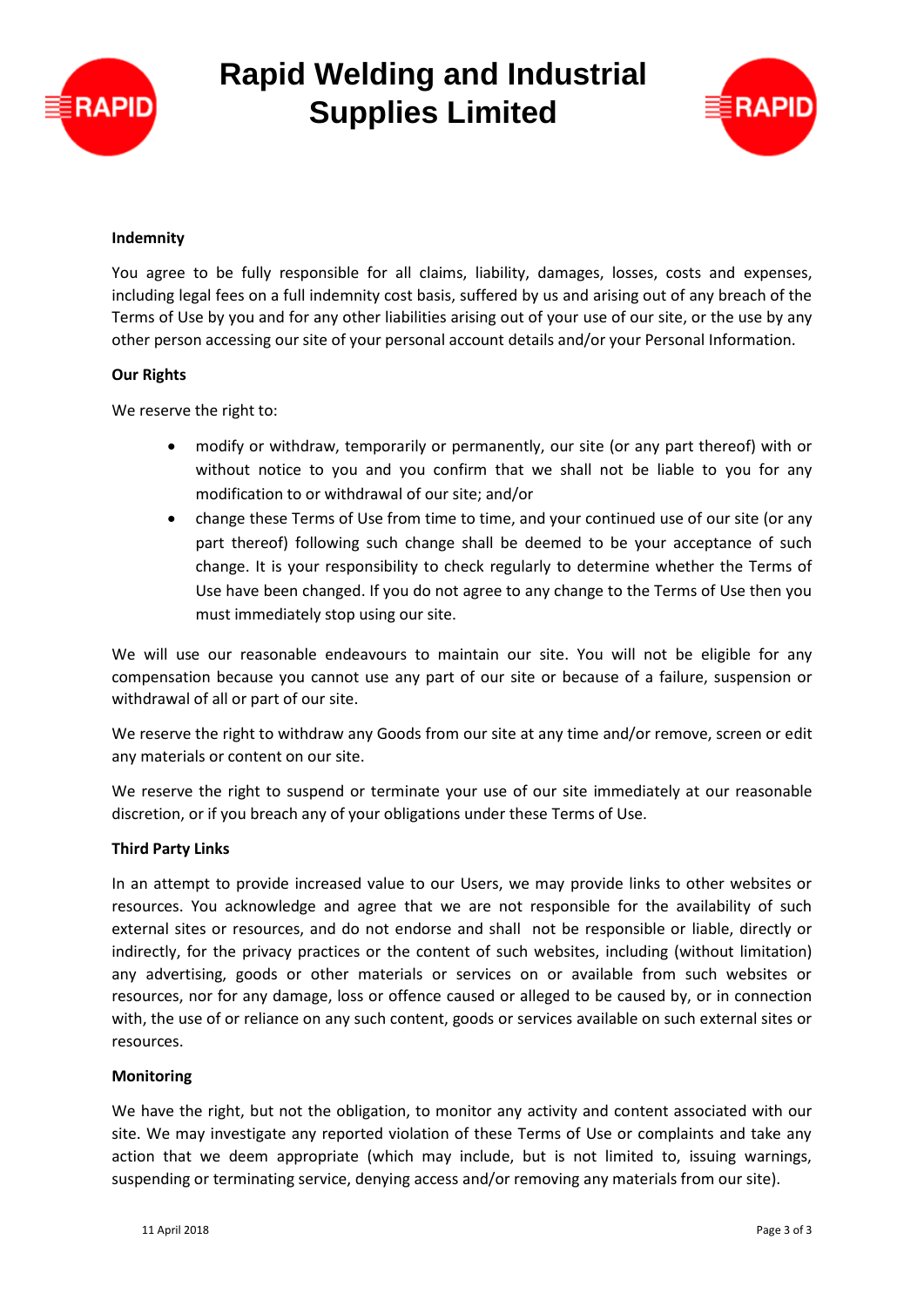

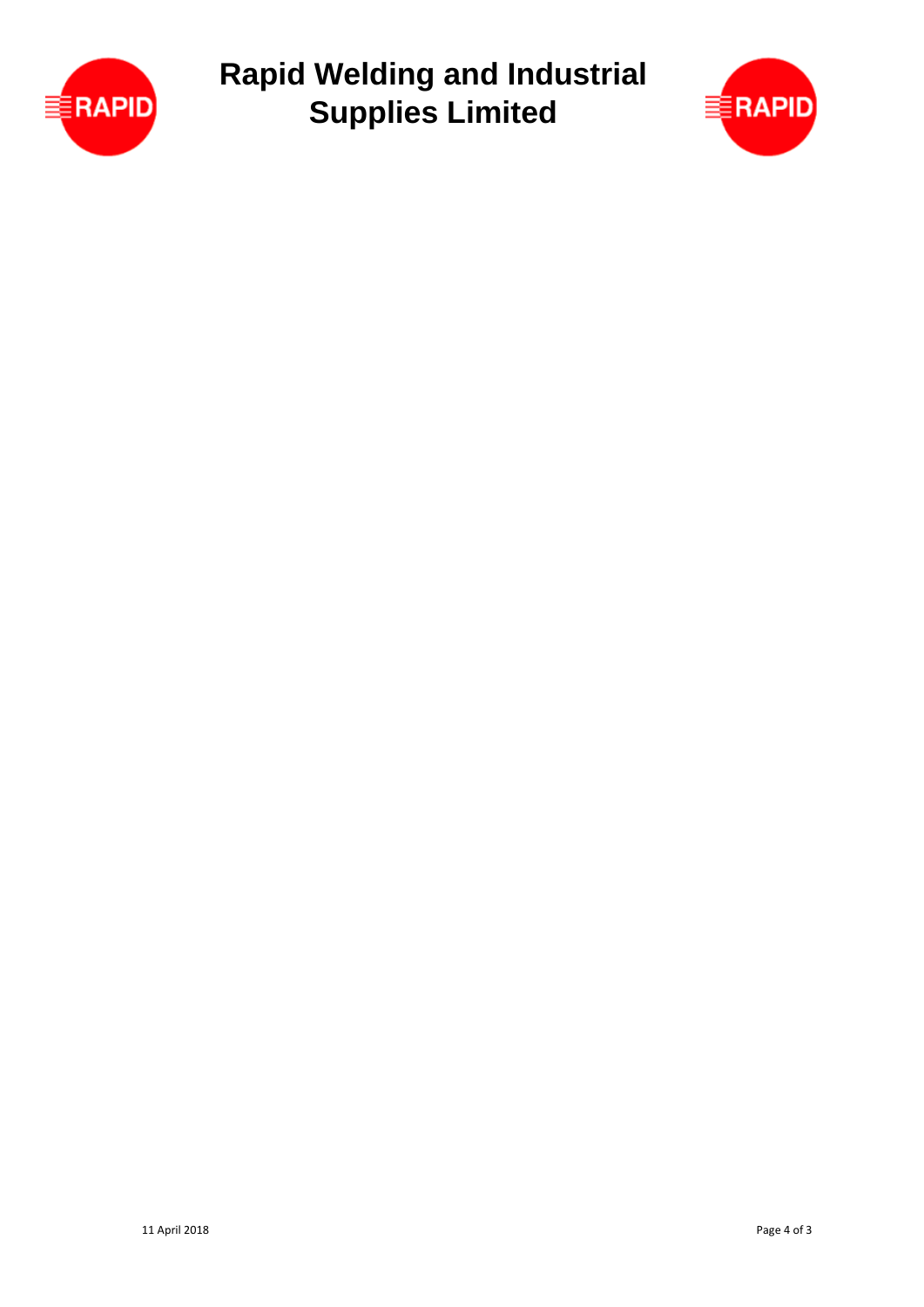



## **3. YOUR PRIVACY**

References in this clause to:

- **"Data Protection Law"** means: the Data Protection Act 1998 (until repealed) (**"DPA"**), the Data Protection Directive (95/46/EC) (until repealed) and, from 25 May 2018, the General Data Protection Regulation 2016/679 (**"GDPR"**) or any equivalent provision which may replace the GDPR following the formal political separation of the United Kingdom from the European Union; the Regulation of Investigatory Powers Act 2000; the Telecommunications (Lawful Business Practice) (Interception of Communications) Regulations 2000 (SI 2000/2699); the Electronic Communications Data Protection Directive (2002/58/EC); the Privacy and Electronic Communications (EC Directive) Regulations 2003 (SI 2426/2003); and all applicable laws and regulations which may be in force from time to time relating to the processing of Personal Data and privacy, including where applicable the guidance and codes of practice issued by the Information Commissioner or any other supervisory authority, and the equivalent of any of the foregoing in any relevant jurisdiction; and
- **"Personal Data"**, **"Data Controller"**, **"Data Processor"** and **"processing"** shall have the meanings given to them in the DPA or, from 25 May 2018, the GDPR.

For the purposes of applicable Data Protection Law, we, Rapid Welding and Industrial Supplies Limited, are the Data Controller and therefore we are responsible for, and control the processing of, your Personal Data in accordance with applicable Data Protection Law. **"Personal Data"** has a legal definition but, in brief, it refers to information from which a living person can be identified. Such information must be protected in accordance with Data Protection Law.

## **Personal Information we may collect about you**

We will collect Personal Information about you when you visit our site or do business with us. This Personal Information may include your name, your contact details (including postal address, email address and telephone number), your payment details, any other information we request from time to time to enable us to provide our site to you and to continue to do business with you and any other information you provide to us.

We may occasionally receive Personal Information about you from other sources, including:

- credit reference and fraud prevention agencies;
- where you have consented for other organisations to lawfully share data with us; or
- where we receive data from trusted third parties to assist us in our marketing efforts.

We will add this data to any information we already hold about you*.*

Additional information may be collected through the deployment of cookies on our site. See the **"Cookies"** section below for further information on our use of cookies.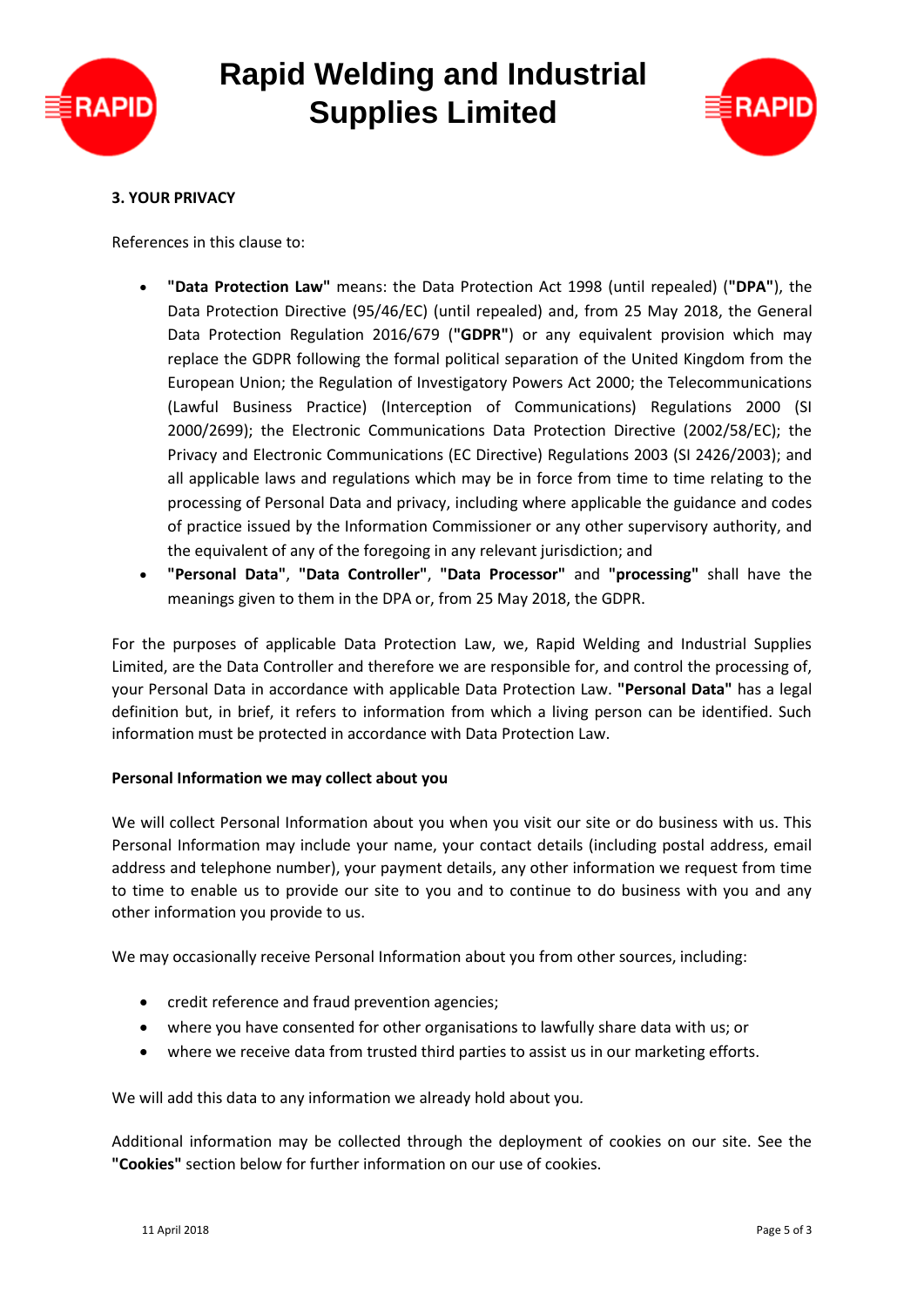



Any of the Personal Information referred to in this sub-clause may or may not constitute or include Personal Data.

## **Safety of Children**

Our services are not intended for and may not permissibly be used by individuals under the age of 16. We do not knowingly collect Personal Data from persons under 16. If it comes to our attention that we have collected Personal Data from such a person, we may delete this Personal Information without notice. If you have reason to believe that this has occurred, please contact [sales@rapidwelding.com.](mailto:sales@rapidwelding.com)

## **How long we keep your Personal Information**

We will keep your Personal Information only for as long as we need to hold it for the purposes set out in this clause.

However, if required we will be entitled to hold your Personal Information for longer periods in order to comply with our legal or regulatory obligations.

## **Legal basis for processing your Personal Information**

From 25 May 2018, under applicable Data Protection Law we may only process your Personal Information if we have a **"legal basis"** (i.e. a legally permitted reason) for doing so. We will have a legal basis for processing your Personal Information if:

- you have given us your consent to process your Personal Data (see below); or
- processing is necessary for the performance of a contract you have entered into (i.e. we need to process your Personal Information in order to provide you with Goods), or in order to take any preliminary steps that you consider are required before you can enter into such a contract; or
- processing is necessary to allow us to comply with our legal obligations; or
- processing is necessary in order to protect your vital interests; or
- processing is necessary for us to perform tasks that are of public interest or in the exercise of official authority (where applicable); or
- processing is necessary for our legitimate interests, provided that these legitimate interests are not overridden by your fundamental rights.

## **Your consent to processing**

If you have previously given your consent to the processing of your Personal Information, you may freely withdraw such consent at any time. You can do this by notifying us in writing using our contact details below.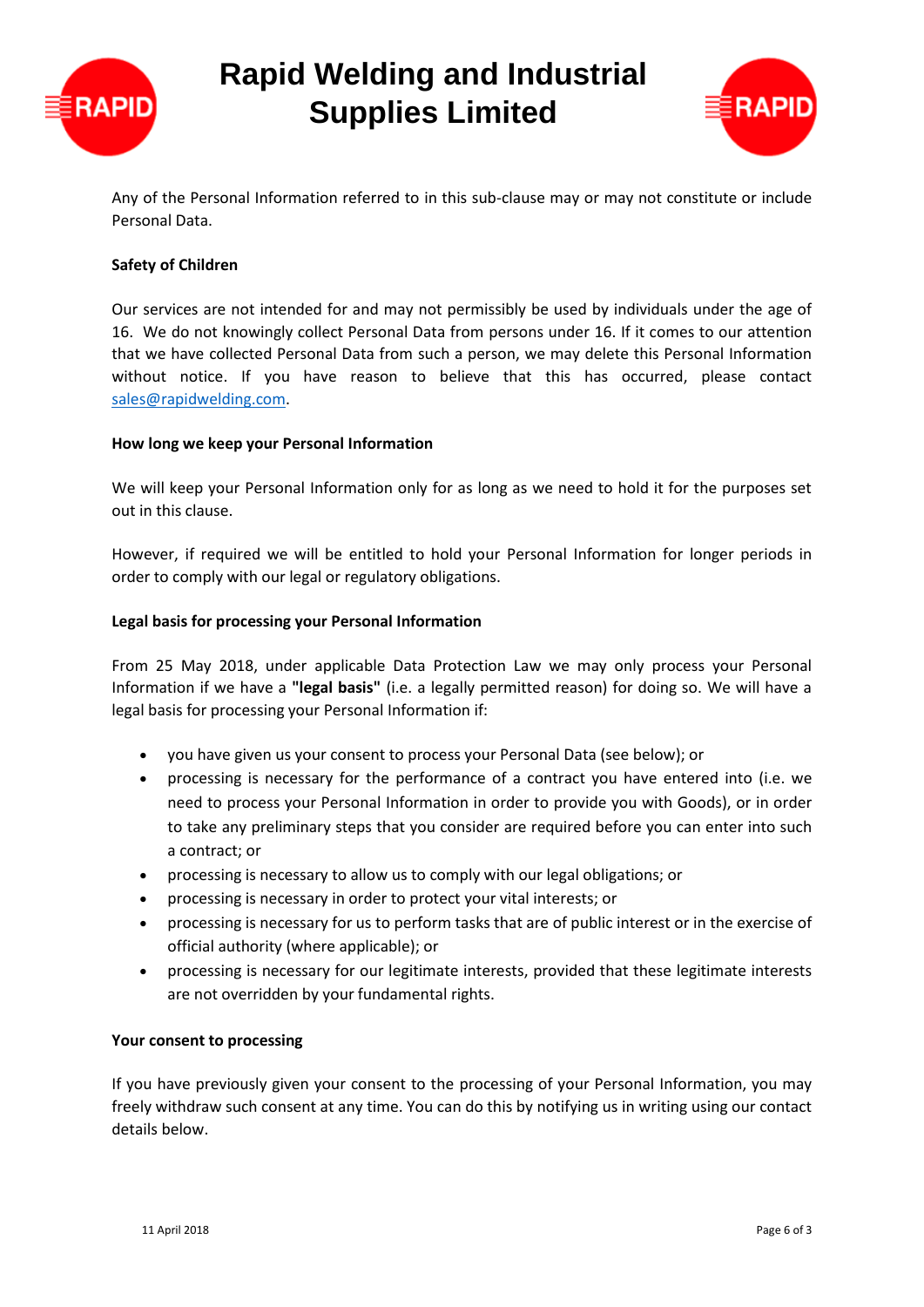



If you withdraw your consent, and if we do not have another legal basis for processing your Personal Information (see above), then we will stop processing your Personal Information. If we do have another legal basis for processing your Personal Information then we may continue to do so subject to your legal rights (for which see **"Your Rights"** below).

Where we are unable to rely on consent, we will rely on the performance of a contract with you or compliance with our legal obligations as the basis for processing your Personal Information, unless we consider that processing is necessary for our legitimate interests (e.g. delivery and/or improvement of our services). Marketing is considered separately below.

## **How we use your Personal Information**

We will use your Personal Information for the following purposes:

- to help us identify you and any customer account you hold with us;
- administration of your customer account and any Goods you order from us;
- to assist us in complying with or enforcing any legal obligations;
- research, statistical analysis and behavioural analysis;
- to provide insights based on aggregated, anonymous data collected through the research and analysis referred to above;
- fraud prevention and detection;
- billing and order fulfilment;
- to improve our services; and
- marketing (see **'Marketing'** below).

## **Marketing**

If you have not purchased Goods from us or enquired about purchasing any of our Goods and if you have given us prior permission, then we will use the Personal Information we hold about you to contact you by email for the purpose of letting you know about our Goods. If you prefer not to receive these communications from us, or if you no longer wish to receive them, then you can opt out at any time.

If you are an existing customer of ours, or if you have previously purchased Goods from us or enquired about purchasing any of our Goods, we may use the Personal Information we hold about you to contact you by email to provide you with details of similar Goods to those purchased or enquired about by you. If you prefer not to receive these communications from us, or if you no longer wish to receive them, then you can opt out at any time. We have undertaken a legitimate interests assessment of our marketing practices and we have concluded that legitimate interests is an appropriate basis for those practices, as we consider that it is reasonable to assume that you would expect us to promote our Goods to you in this manner and that doing so involves relatively little intrusion into your privacy or any disproportionate impact on your fundamental rights; furthermore, because we utilise an email marketing system which allows us to exercise a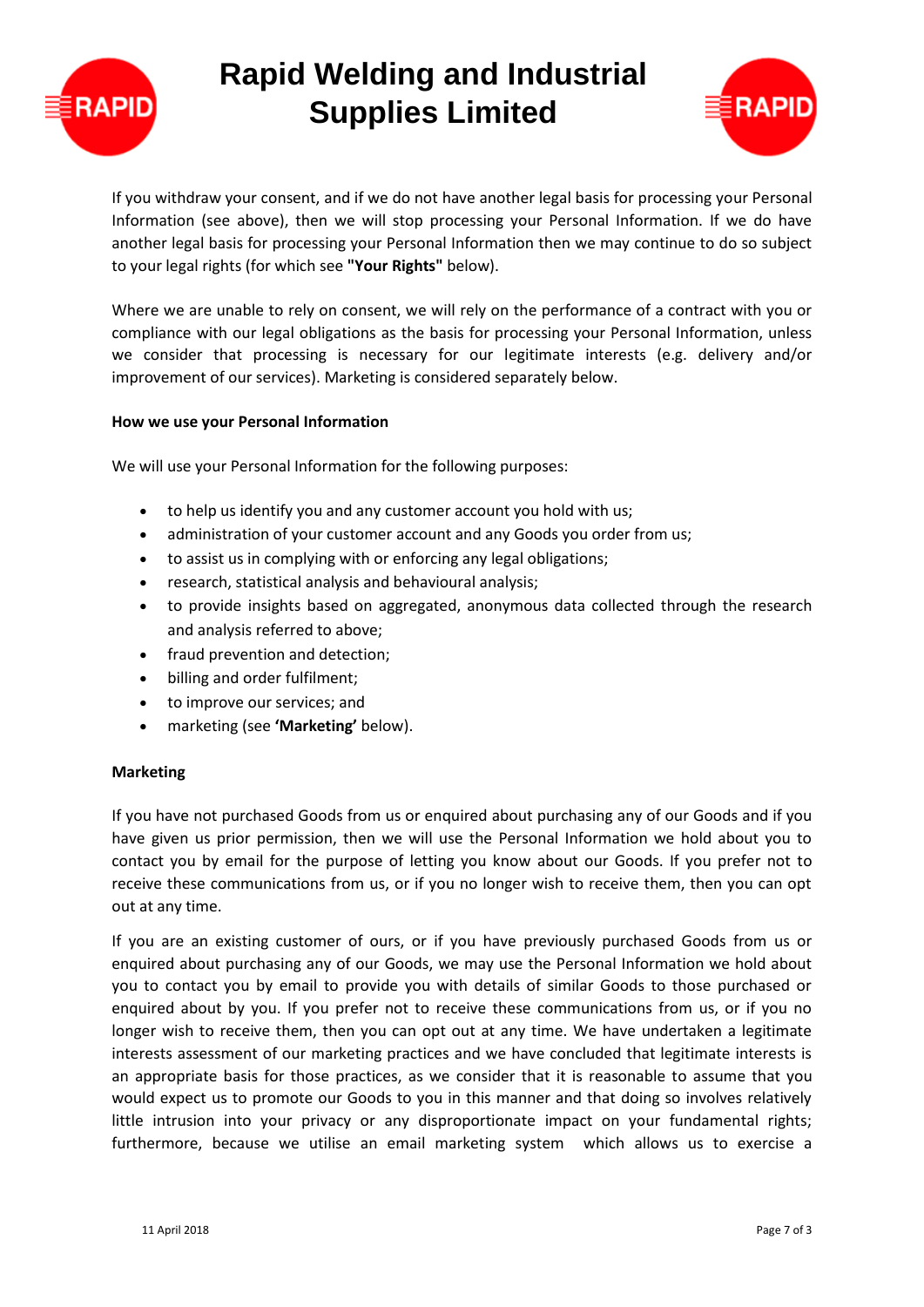



sophisticated degree of control over your marketing preferences, we do not consider that a less invasive form of processing is available to achieve the same ends.

You have the right at any time to ask us to stop processing your Personal Information for marketing purposes. If you wish to exercise this right, you should contact us by sending an email to [sales@rapidwelding.com](mailto:sales@rapidwelding.com) giving us enough information to identify you and deal with your request. Alternatively you can follow the unsubscribe instructions in emails you receive from us.

## **Sharing Personal Information**

We may share your Personal Information with:

- other companies within our group;
- our suppliers, subcontractors, agents and service providers who help us to provide our Goods (and we will ensure they have appropriate measures in place to protect your Personal Information);
- law enforcement agencies in connection with any investigation to help prevent unlawful activity;
- regulatory bodies, in response to any official request; and
- if our business is sold or integrated with another business, your Personal Information may be disclosed to our advisers and any prospective purchasers and their advisers and will be passed on to the new owners of the business.

## **Keeping your Personal Information secure**

We will use technical and organisational measures in accordance with good industry practice to safeguard your Personal Information. However, while we will use all reasonable efforts to safeguard your Personal Information, you acknowledge that the use of the internet is not entirely secure and for this reason we cannot guarantee the security or integrity of any Personal Information that is transferred from you or to you via the internet.

## **Monitoring**

We may monitor and record communications with you (such as telephone conversations and emails) for the purpose of quality assurance, training, fraud prevention and compliance. Any information that we receive through such monitoring and communication will be added to the information we already hold about you and may also be used for any of the purposes listed in this clause.

## **Personal Information about other individuals**

If you give us information on behalf of a third party, you confirm that the third party has appointed you to act on his/her/their behalf and has agreed that you can:

• give consent on his/her/their behalf to the processing of his/her/their information;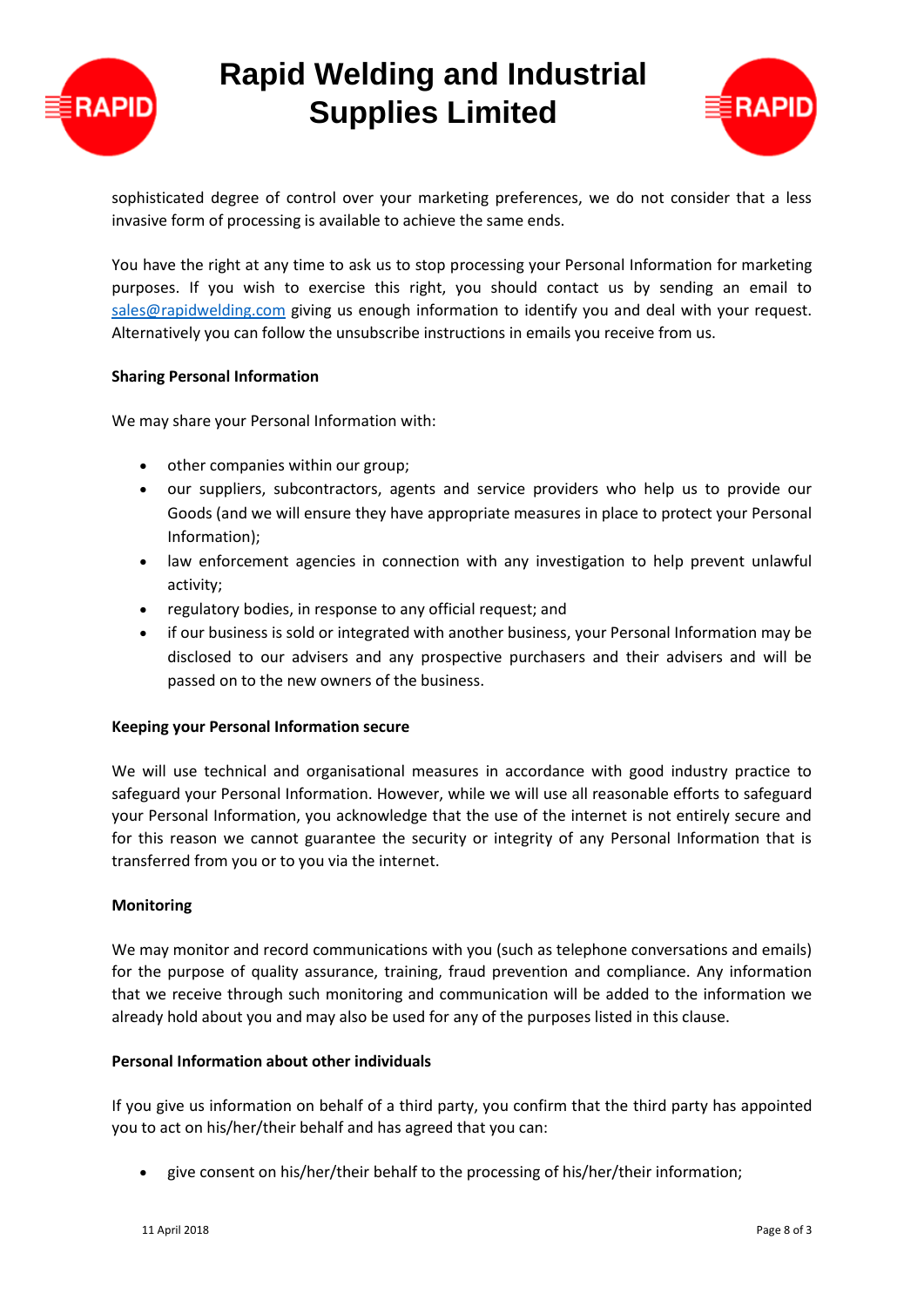



- receive on his/her/their behalf any data protection notices; and
- give consent to the transfer of his/her/their information abroad (if applicable).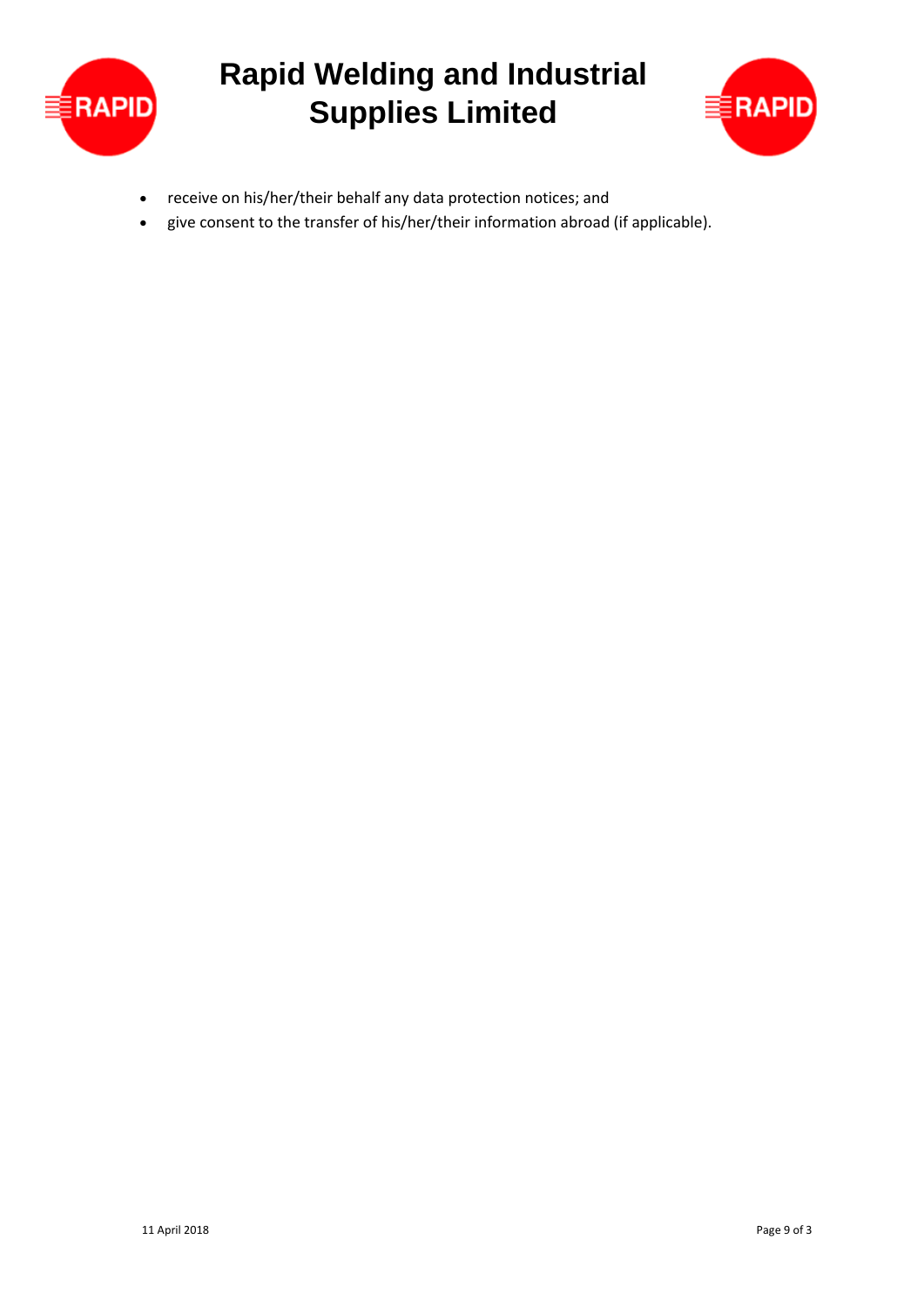



## **Overseas transfers**

From time to time we may need to transfer your Personal Information to countries outside the European Economic Area, which comprises the EU member states plus Norway, Iceland and Liechtenstein (**'EEA'**). Such countries may not have similar protections in place regarding protection and use of your Personal Information as those set out in this clause. Therefore, if we do transfer your Personal Information to countries outside the EEA we will take reasonable steps in accordance with applicable Data Protection Law to ensure adequate protections are in place to protect the security of your Personal Information.

By submitting your Personal Information to us in accordance with this clause you consent to these transfers for the purposes specified in this clause.

## **Your rights**

This section sets out your legal rights in respect of any of your Personal Data that we are holding and/or processing. If you wish to exercise any of your legal rights you should put your request in writing to us (using our contact details below) giving us enough information to identify you and respond to your request.

- You have the right (which up until 25 May 2018 may be subject to the payment of a small fee) to request information about Personal Data that we may hold and/or process about you, including: whether or not we are holding and/or processing your Personal Data; the extent of the Personal Data we are holding; and the purposes and extent of the processing.
- You have the right to have any inaccurate information we hold about you be corrected and/or updated. If any of the Personal Information that you have provided changes, or if you become aware of any inaccuracies in such Personal Information, please let us know in writing giving us enough information deal with the change or correction.
- You have the right in certain circumstances to request that we delete all Personal Data we hold about you (the **'right of erasure'**). Please note that this right of erasure is not available in all circumstances, for example where we need to retain the Personal Data for legal compliance purposes. If this is the case we will let you know.
- You have the right in certain circumstances to request that we restrict the processing of your Personal Data, for example where the Personal Data is inaccurate or where you have objected to the processing (see below).
- You have the right to request a copy of the Personal Data we hold about you and to have it provided in a structured format suitable for you to be able to transfer it to a different data controller (the **'right to data portability'**). Please note that the right to data portability is only available in some circumstances, for example where the processing is carried out by automated means. If you request the right to data portability and it is not available to you we will let you know.
- You have the right in certain circumstances to object to processing of your Personal Data. If so, we shall stop processing your Personal Data unless we can demonstrate sufficient and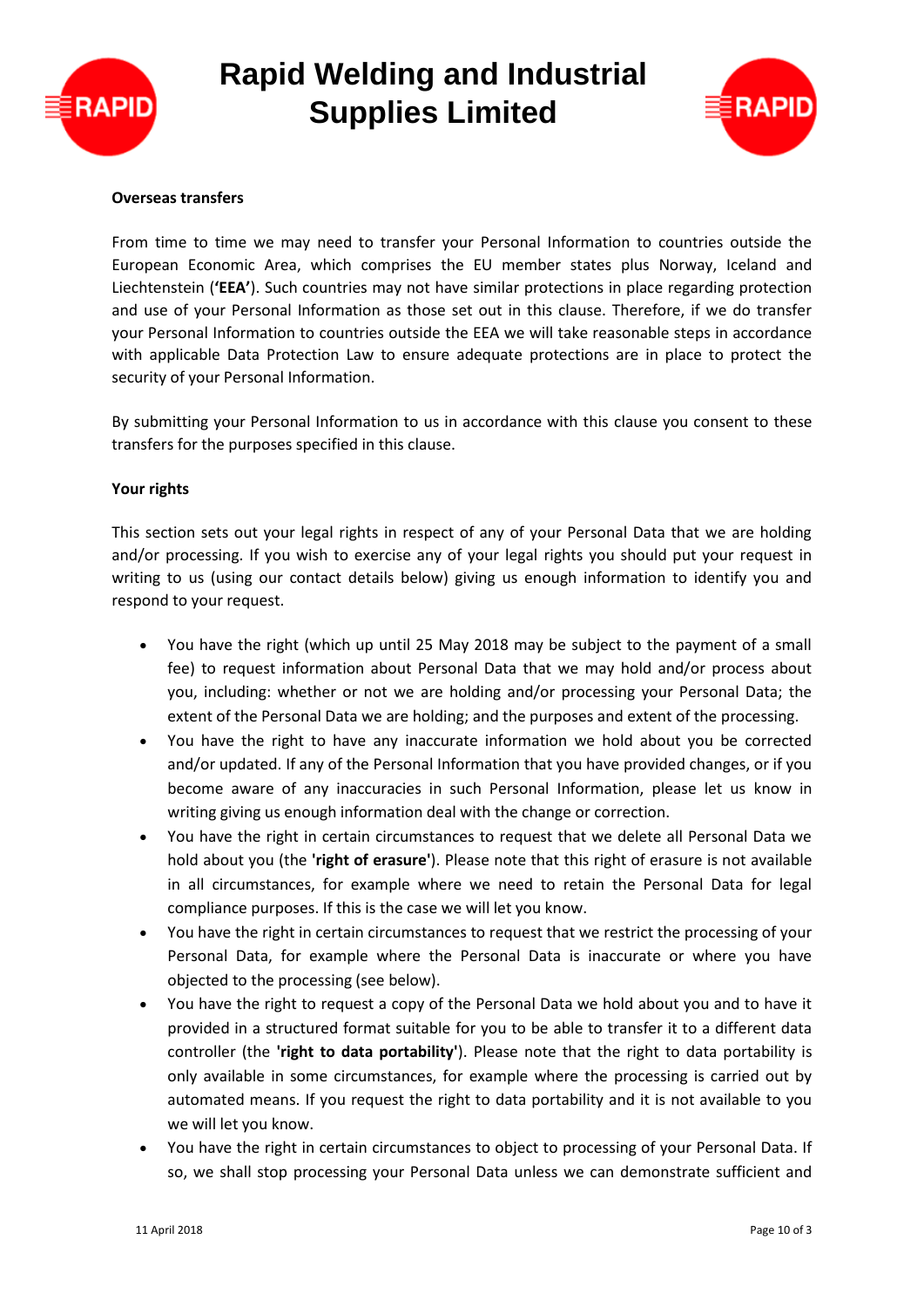



compelling legitimate grounds for continuing the processing which override your own interests.

• You have the right in certain circumstances not to be subject to a decision based solely on automated processing, for example where a computer algorithm (rather than a person) makes decisions which affect your contractual rights. Please note that this right is not available in all circumstances. If you request this right and it is not available to you we will let you know.

## **Complaints**

If you have any concerns about how we collect or process your Personal Information then you have the right to lodge a complaint with a supervisory authority, which for the UK is the UK Information Commissioner's Office (**'ICO'**). Complaints can be submitted to the ICO through the ICO helpline by calling 0303 123 1113. Further information about reporting concerns to the ICO is available at [https://ico.org.uk/concerns/.](https://ico.org.uk/concerns/)

## **Cookies**

When you access our site, cookies will be used to distinguish you from other visitors to our site. Cookies are text files placed on your computer to collect standard Internet log information and visitor behaviour information. The information is used to track visitor use of our site and allows us to:

- provide you with an enjoyable experience when you access our site;
- improve our site; and
- compile statistical reports on visitors to our site and activity on our site.

Our software will issue cookies to your system when you access and use our site and you will be asked to consent to this at the time (e.g. when you first visit our site). Cookies do not affect your privacy and security since a cookie cannot read data off your system or read cookie files created by other sites. You can set your system not to accept cookies if you wish (for example by changing your browser settings so cookies are not accepted), however please note that some of the features of our site may not function if you remove cookies from your system.

For further general information about cookies please visit [http://www.aboutcookies.org](http://www.aboutcookies.org/) or [http://www.allaboutcookies.org.](http://www.allaboutcookies.org/)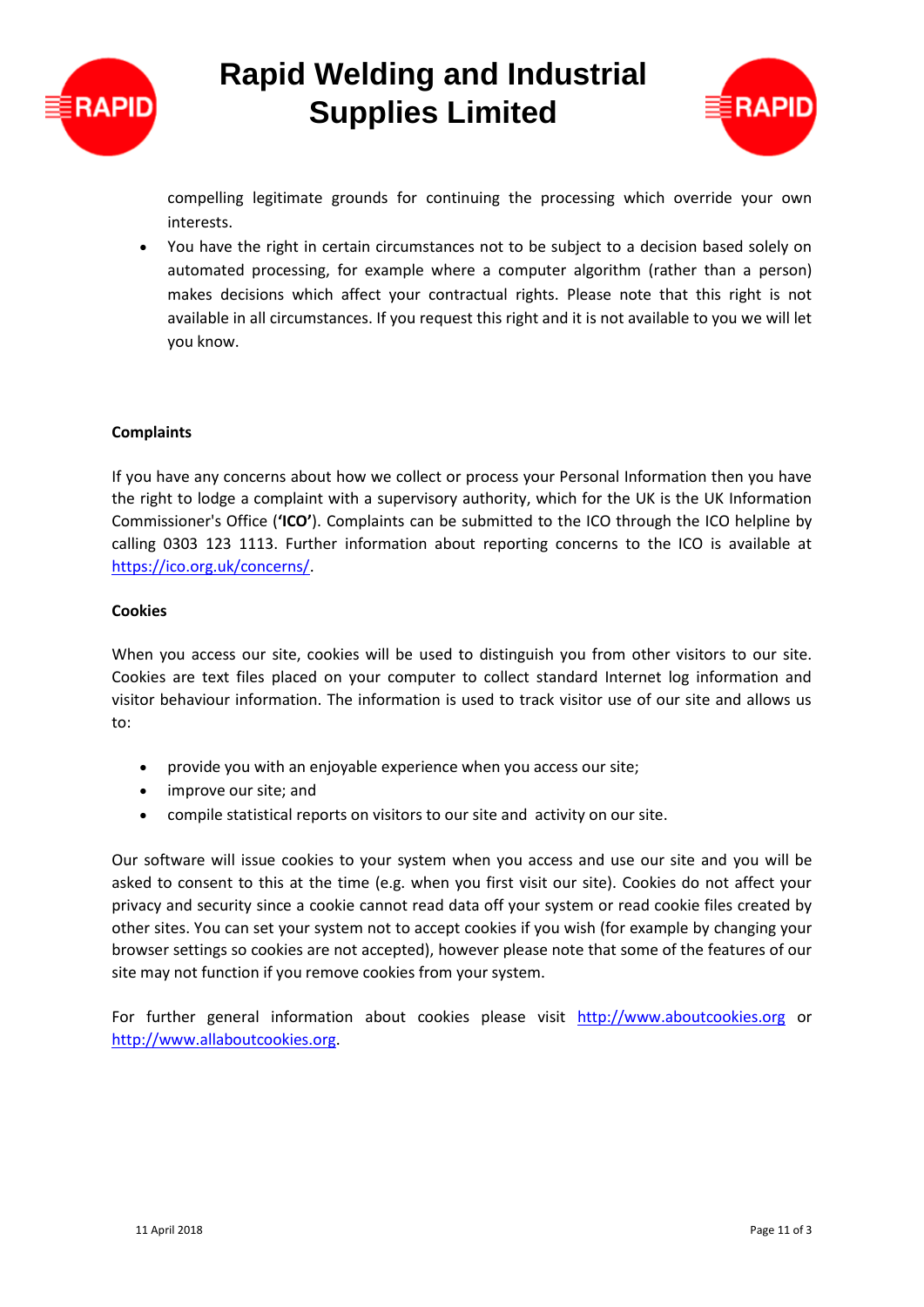



## **4. GENERAL**

## **Intellectual Property and Right to Use**

You acknowledge and agree that all copyright, trademarks and all other intellectual property rights in all material or content supplied as part of our site shall remain at all times vested in us, our suppliers or our licensors. You are permitted to use this material only as expressly authorised by us, our suppliers or our licensors.

You acknowledge and agree that the material and content contained within our site is made available for your personal non-commercial use only and that you may download such material and content onto only one computer hard drive for such purpose. Any other use of the material and content on our site is strictly prohibited. You agree not to (and agree not to assist or facilitate any third party to) copy, reproduce, modify, transmit, publish, display, distribute, commercially exploit or create derivative works of such material and content.

## **Limitation of Liability**

While we will use reasonable endeavours to verify the accuracy of any information we place on our site, we make no warranties, whether express or implied in relation to its accuracy.

Commentary and other materials posted on our site are not intended to amount to advice on which reliance should be placed. We therefore disclaim all liability and responsibility arising from any reliance placed on such materials by any visitor to our site, or by anyone who may be informed of any of its contents.

Our site is provided on an "as is" and "as available" basis without any representation or endorsement made. We make no warranties of any kind, whether express or implied, in relation to our site. To the maximum extent permitted by law, we hereby expressly exclude any and all liability arising directly or indirectly from, or in relation to, our site.

We make no warranty that our site will meet your requirements or that your use of our site will be uninterrupted, timely, secure or error-free, that defects will be corrected, or that the site or the server that makes it available are free of viruses or bugs or represents the full functionality, accuracy or reliability of the materials. We will not be responsible or liable to you for (i) any loss of content or material uploaded or transmitted through our site; or (ii) any damage to your computer system or loss of data that results from downloading or using any material or data from our site.

#### **Severance**

If any part of these Terms of Use shall be deemed unlawful, void or for any reason unenforceable, then that provision shall be deemed to be severable from these Terms of Use and shall not affect the validity and enforceability of any of the remaining provisions of these Terms of Use.

#### **Waiver**

No waiver by us shall be construed as a waiver of any preceding or succeeding breach of any provision.

#### **Entire Agreement**